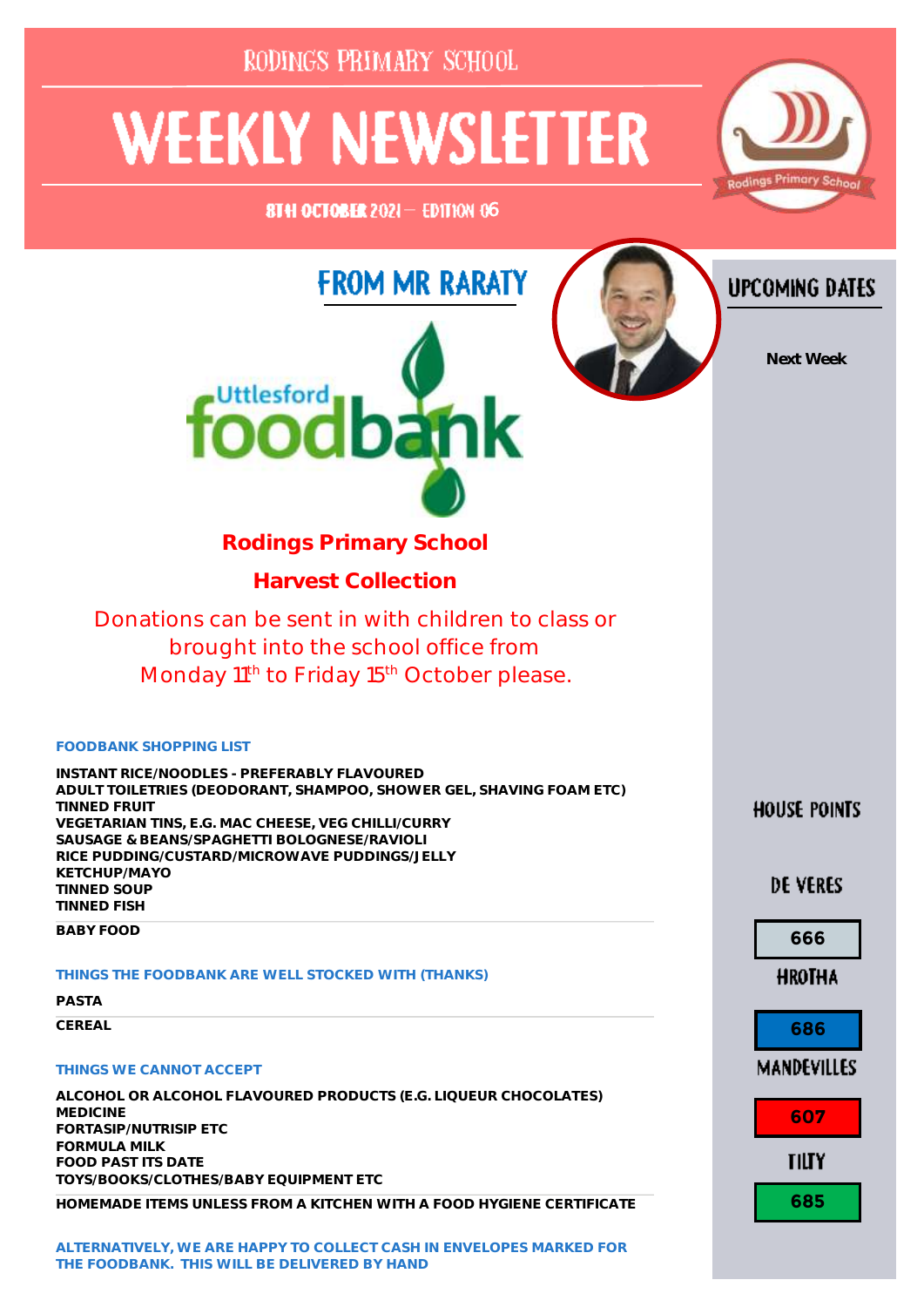# **INTERNET SAFETY ALERT**

# **FROM MISS GEORGE**

It has come to our attention that children are playing a game in school called 'Red Light, Green Light'. The game itself is harmless and comes from a user created game on the popular app 'Roblox'. The issue that may arise is that the game is based on the new Netflix show 'Squid Game'. The show itself has a +15 age rating on Netflix due to its brutality and violence, there are concerns that children will think the show is appropriate to watch due to its appearance within the Roblox world.

Here is a link to Childnet's advice of how to set parental controls on Netflix: [https://www.childnet.com/blog/new-parental-controls](https://www.childnet.com/blog/new-parental-controls-launched-on-netflix)[launched-on-netflix](https://www.childnet.com/blog/new-parental-controls-launched-on-netflix)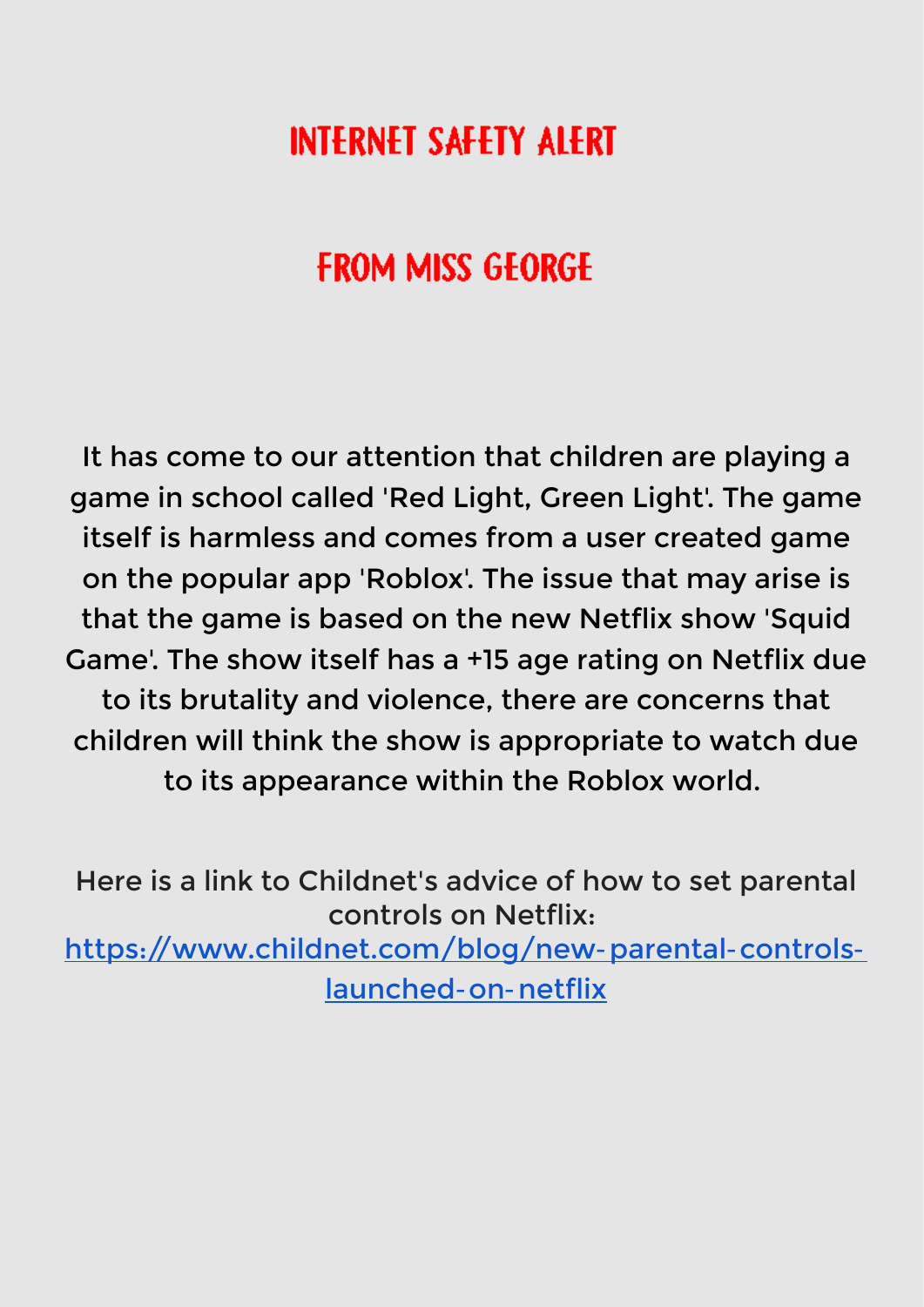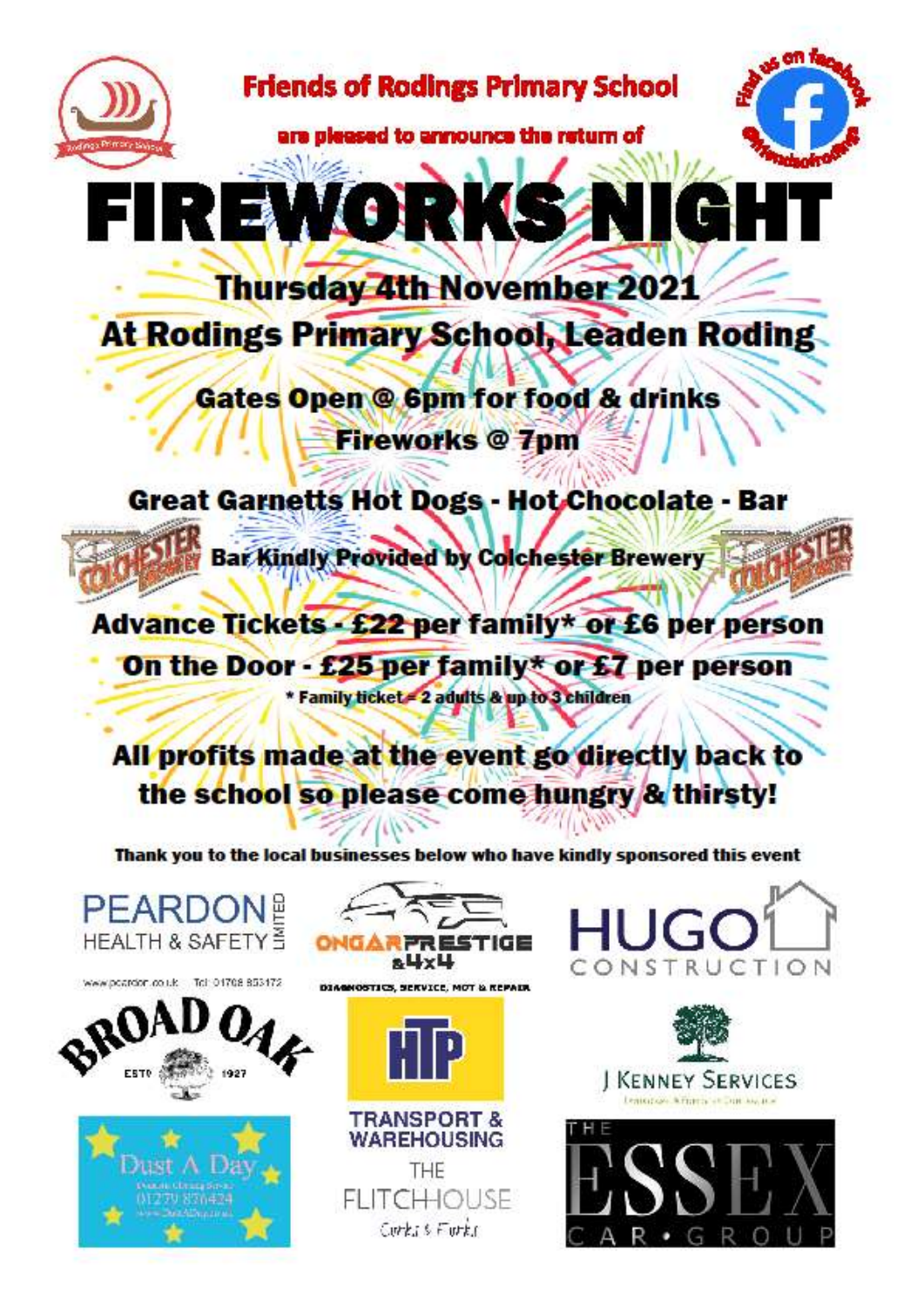



# **FIREWORKS NIGHT BOOKING INFORMATION**

### We would love you to join us for our Fireworks Display!

#### All profits made at the event go directly back to the school to benefit our children.

To take advantage of the advance booking price, ticket orders & payments must be received by TUESDAY 2ND NOVEMBER.

To book, please e-mail us at friendsofrodings@gmail.com stating how many tickets you require plus your child's name & class.

**Payment options:** 

- Via your Arbor account: Select accounts Friends of Rodings Top up  $\bullet$ account - enter correct amount for required tickets - in the 'narrative' box please enter FIREWORKS
- By cash to the school office. Please send cash & the slip below in to  $\bullet$ school with your child in a clearly labelled envelope.

Tickets will be sent home via your child in advance of the event. They will be required on the gate to gain entry.

| Fireworks Ticket Order - For Cash Orders                |                |
|---------------------------------------------------------|----------------|
| Advance orders must be received by Tuesday 2nd November |                |
|                                                         |                |
|                                                         |                |
| Family Ticket - 2 adults & up to 3 children - £22       | <b>Qty Req</b> |
| Individual Tickets - £6 per person                      | <b>Qty Req</b> |
| Total Caeh Enclosed                                     |                |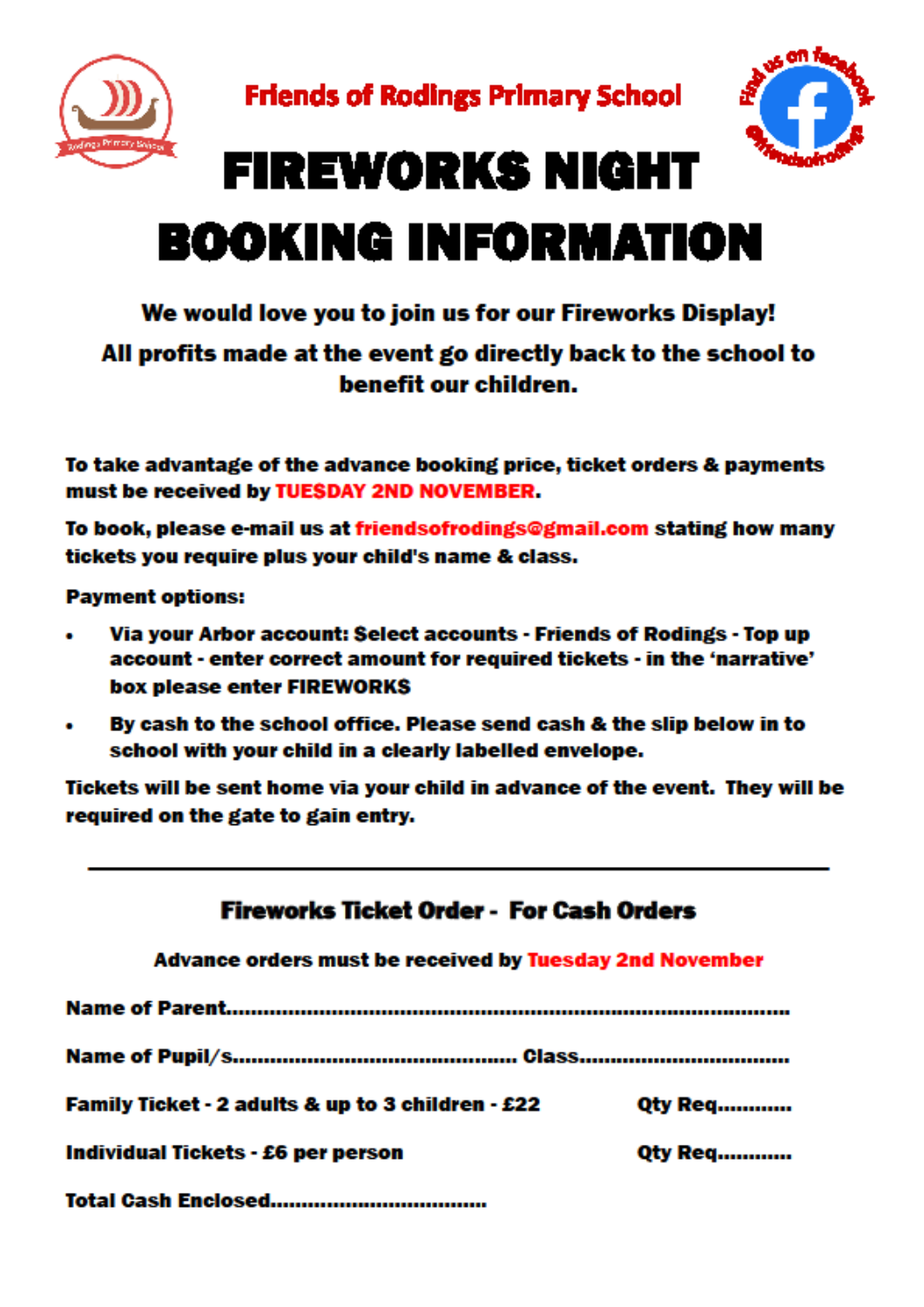

# **Spring Bulb Plant Out**

# **If you haven't done so already, please send your Spring Bulb Plant Out donations in to school on Monday. Thank you!**

**Suggested donation amount £1 per child**

**Planting will start next week!**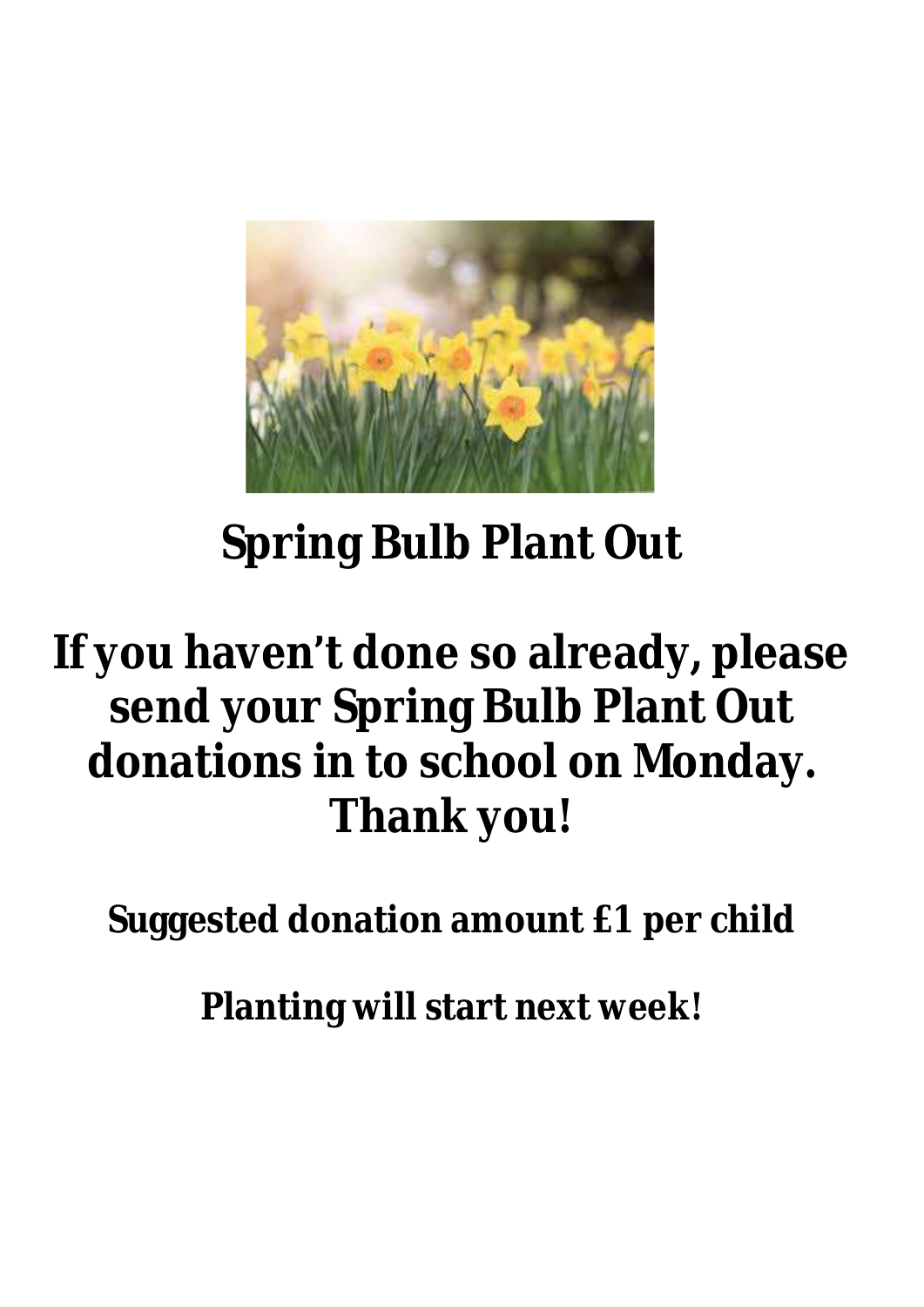## **THE FRIENDS OF RODINGS VIRTUAL BOOK FAIR IS NOW LIVE!!**



Head over to http:// www.booksforbugs.co.uk/shop to take a look at all the books on offer.As well as great children's fiction books, you can also shop for books based on your child's accelerated reader level or search for non-fiction books to support topic learning.

There is a huge range of books available and for every five books purchased, the school gets a FREE BOOK…..so the more books ordered, the more free books the school receives!

All orders will be delivered for FREE to school, when placing your order please state your child's name and class and enter the school address for delivery -

### **Rodings Primary School, Dunmow Road, Leaden Roding, CM6 1PZ**

Entering the school postcode for delivery activates the free postage, and includes your order in the free books for school promotion.

Please take a look and help to support the school whilst bagging a bargain and boosting your home library….or even getting some early festive shopping done!

All orders must be placed by **MIDNIGHT ON SUNDAY 10TH OCTOBER**



Order online at www.booksforbugs.co.uk but be sure to fill out the delivery address with your CHILD'S NAME, CLASS & SCHOOL'S ADDRESS





Happy shopping!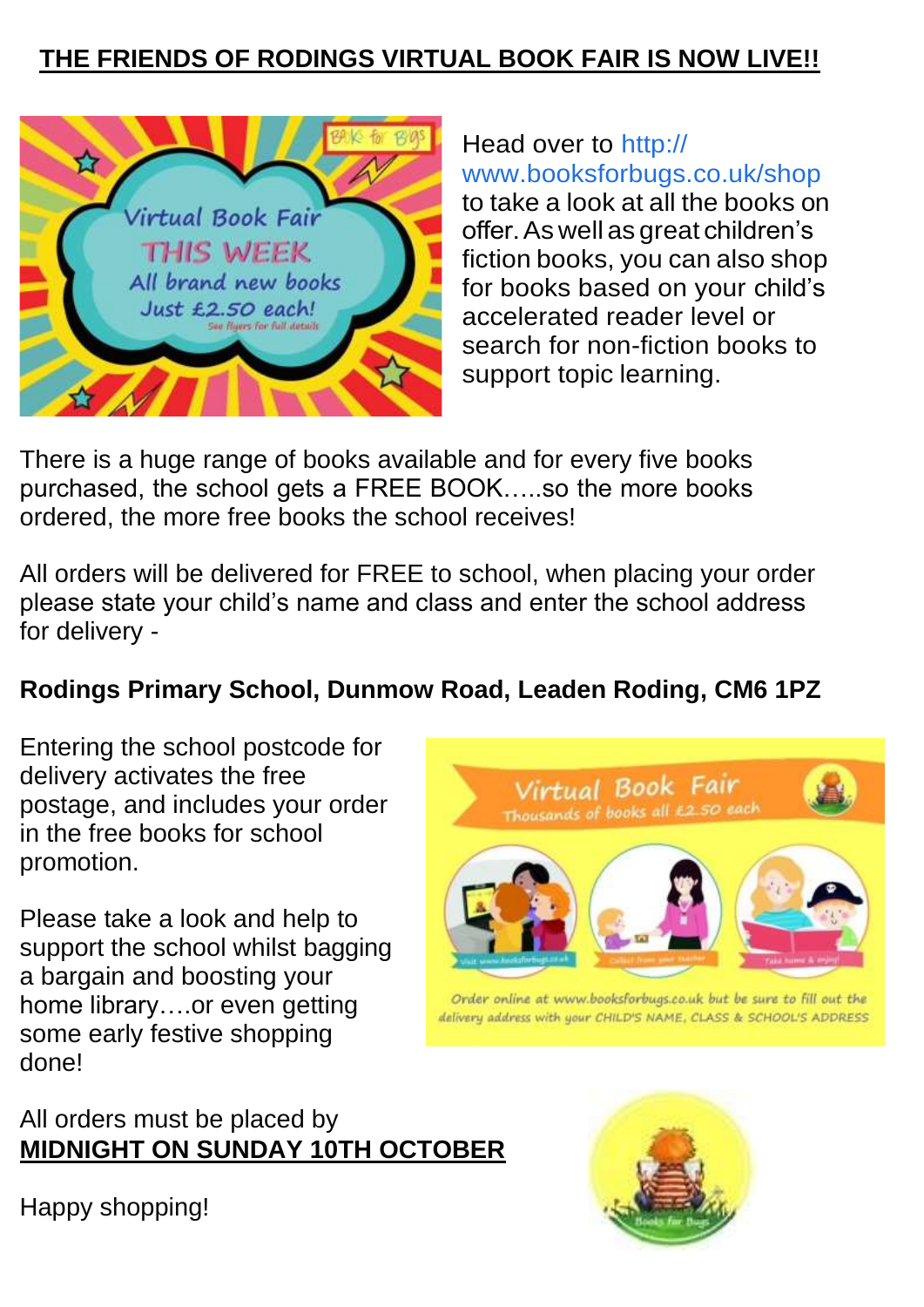





## **The Rodings Halloween Fancy Dress Sale**

Please bring any clean, pre-loved fancy dress costumes you have to donate to the school office by the end of **Monday 11th October.**

## The costumes will be then be sold via the Friends of Rodings Facebook page for the **Big Rodings Halloween Fancy Dress Sale!**

The sale will take place online next week and any purchases will be sent home with the children before half term.

Please support the Rodings to Reduce, Reuse and Recycle whilst raising funds for our amazing school…..and picking up a bargain in the process!